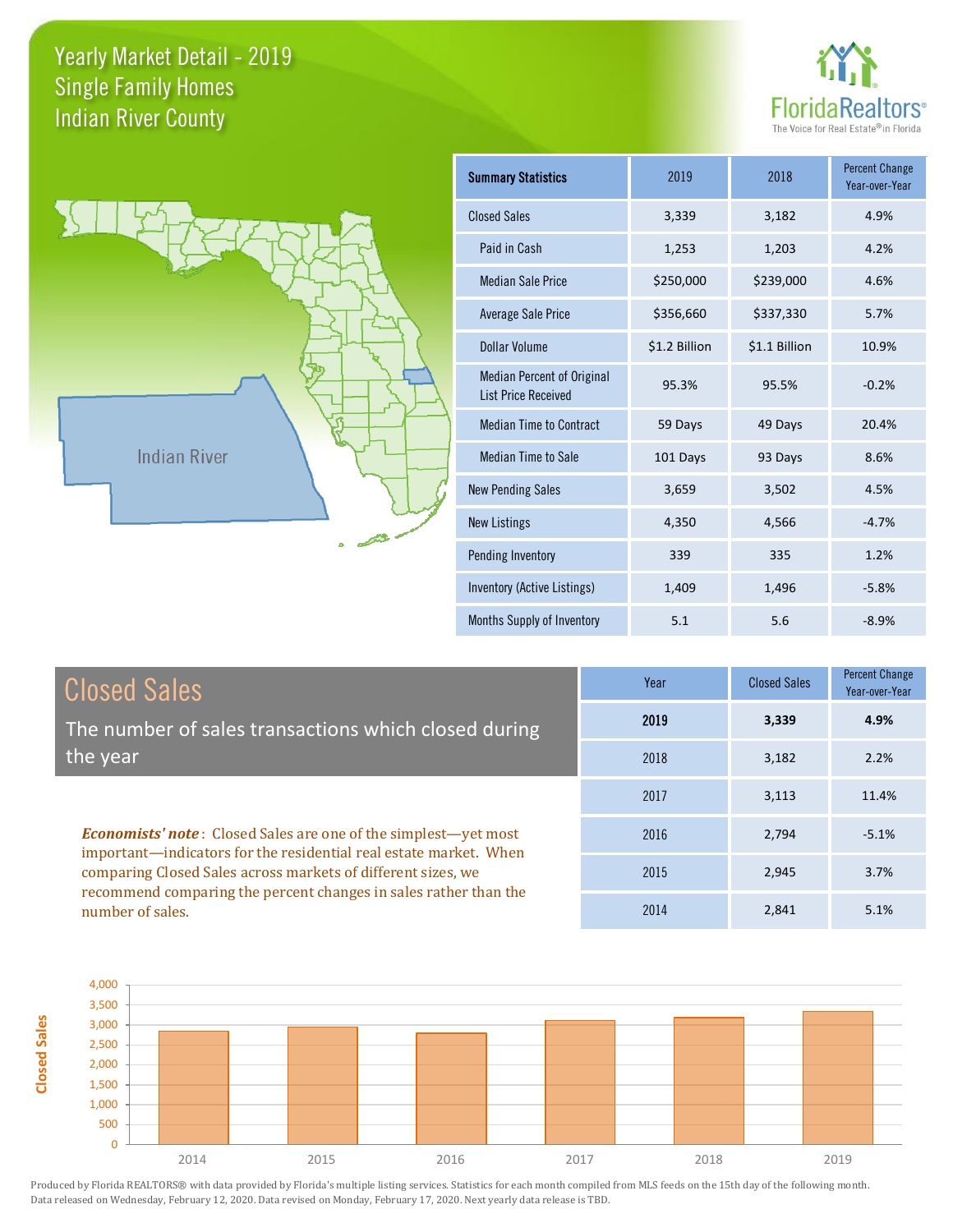**Cash Sales**



| Cash Sales                                                                                                                                            | Year | <b>Cash Sales</b> | <b>Percent Change</b><br>Year-over-Year |
|-------------------------------------------------------------------------------------------------------------------------------------------------------|------|-------------------|-----------------------------------------|
| The number of Closed Sales during the year in which                                                                                                   | 2019 | 1,253             | 4.2%                                    |
| buyers exclusively paid in cash                                                                                                                       | 2018 | 1.203             | $-4.1%$                                 |
|                                                                                                                                                       | 2017 | 1,255             | 4.2%                                    |
| <b>Economists' note:</b> Cash Sales can be a useful indicator of the extent to<br>which investors are participating in the market. Why? Investors are | 2016 | 1.204             | $-16.4%$                                |
| far more likely to have the funds to purchase a home available up front,<br>whereas the typical homebuyer requires a mortgage or some other           | 2015 | 1,440             | $-4.6%$                                 |

form of financing. There are, of course, many possible exceptions, so this statistic should be interpreted with care.

2014 1,510 -1.2%



#### Cash Sales as a Percentage of Closed Sales The percentage of Closed Sales during the year which were Cash Sales

*Economists' note* : This statistic is simply another way of viewing Cash Sales. The remaining percentages of Closed Sales (i.e. those not paid fully in cash) each year involved some sort of financing, such as mortgages, owner/seller financing, assumed loans, etc.



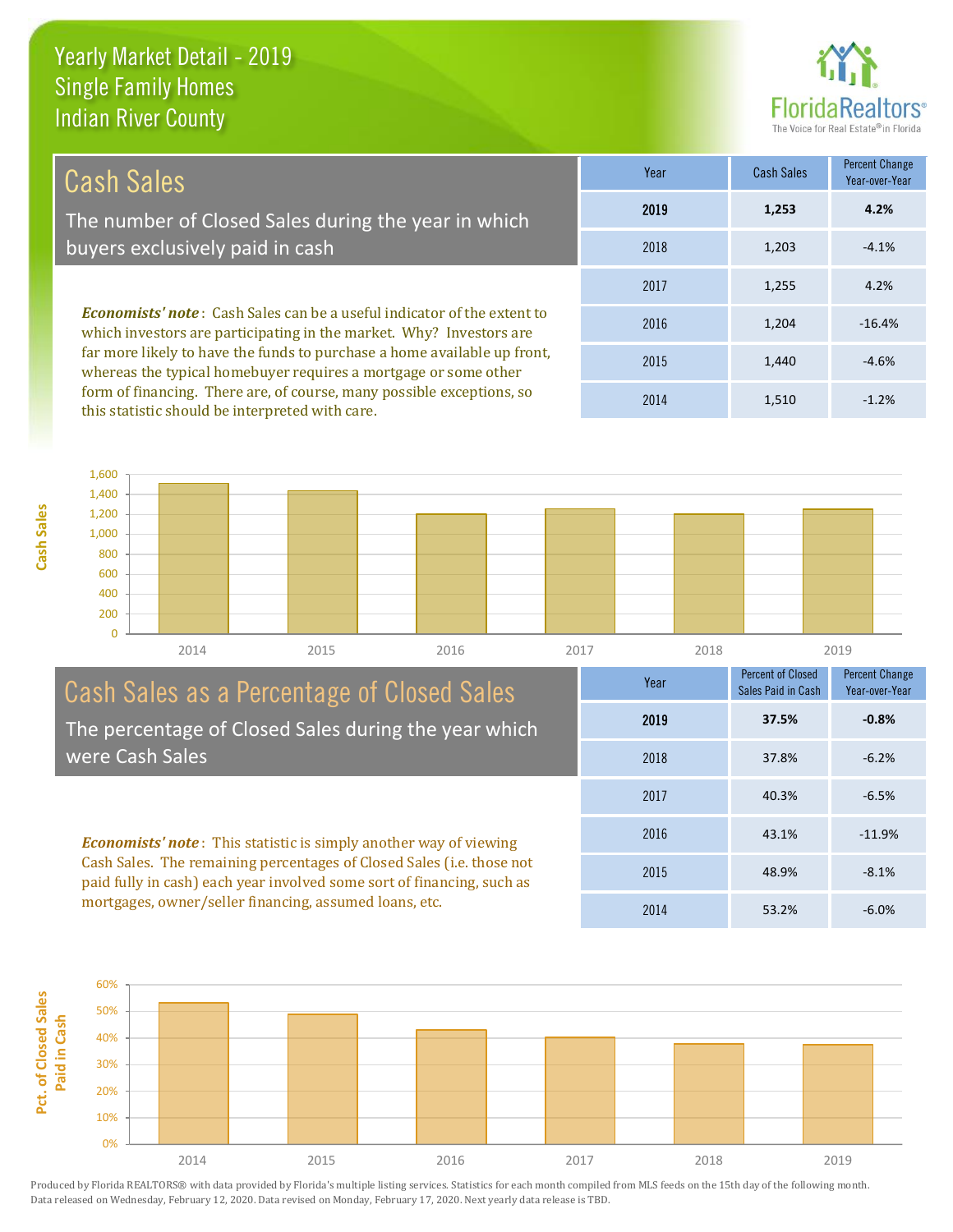

| Median Sale Price                                                                                                                                     | Year | <b>Median Sale Price</b> | <b>Percent Change</b><br>Year-over-Year |
|-------------------------------------------------------------------------------------------------------------------------------------------------------|------|--------------------------|-----------------------------------------|
| The median sale price reported for the year (i.e. 50% of                                                                                              | 2019 | \$250,000                | 4.6%                                    |
| sales were above and 50% of sales were below)                                                                                                         | 2018 | \$239,000                | 5.8%                                    |
| <b>Economists' note:</b> Median Sale Price is our preferred summary                                                                                   | 2017 | \$226,000                | 12.4%                                   |
| statistic for price activity because, unlike Average Sale Price, Median<br>Sale Price is not sensitive to high sale prices for small numbers of       | 2016 | \$201,025                | 11.1%                                   |
| homes that may not be characteristic of the market area. Keep in mind<br>that median price trends over time are not always solely caused by           | 2015 | \$181,000                | 13.1%                                   |
| changes in the general value of local real estate. Median sale price only<br>reflects the values of the homes that sold each year, and the mix of the | 2014 | \$160,000                | 3.2%                                    |

2014 2015 2016 2017 2018 2019 \$0K \$50K \$100K \$150K \$200K \$250K \$300K

## Average Sale Price

types of homes that sell can change over time.

The average sale price reported for the year (i.e. total sales in dollars divided by the number of sales)

*Economists' note* : Usually, we prefer Median Sale Price over Average Sale Price as a summary statistic for home prices. However, Average Sale Price does have its uses—particularly when it is analyzed alongside the Median Sale Price. For one, the relative difference between the two statistics can provide some insight into the market for higher-end homes in an area.

| Year | <b>Average Sale Price</b> | <b>Percent Change</b><br>Year-over-Year |
|------|---------------------------|-----------------------------------------|
| 2019 | \$356,660                 | 5.7%                                    |
| 2018 | \$337,330                 | 0.5%                                    |
| 2017 | \$335,768                 | 12.0%                                   |
| 2016 | \$299,738                 | 3.1%                                    |
| 2015 | \$290,756                 | 8.7%                                    |
| 2014 | \$267,579                 | 6.8%                                    |



Produced by Florida REALTORS® with data provided by Florida's multiple listing services. Statistics for each month compiled from MLS feeds on the 15th day of the following month. Data released on Wednesday, February 12, 2020. Data revised on Monday, February 17, 2020. Next yearly data release is TBD.

**Average Sale Price**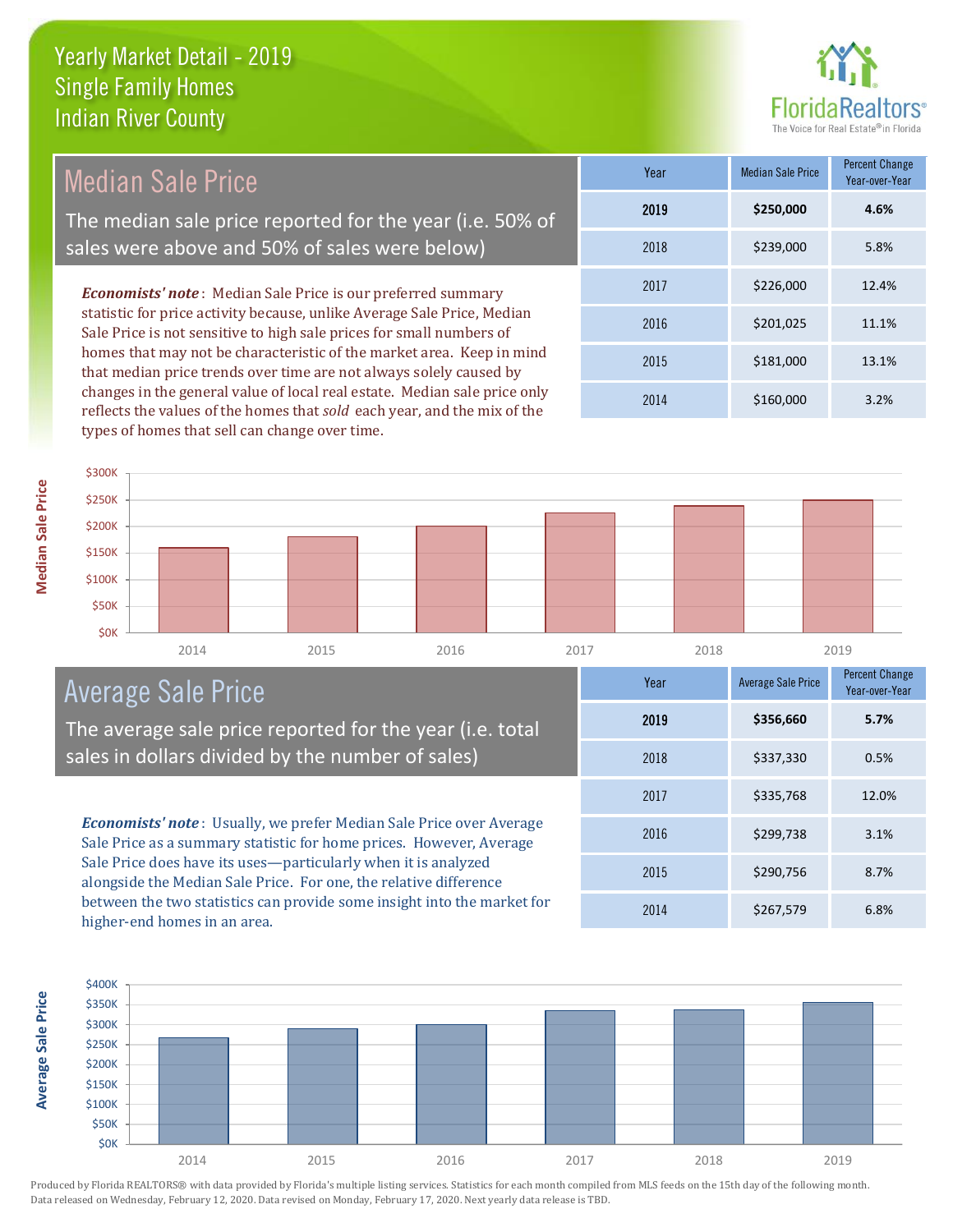

#### Dollar Volume

The sum of the sale prices for all sales which closed during the year

*Economists' note* : Dollar Volume is simply the sum of all sale prices in a given time period, and can quickly be calculated by multiplying Closed Sales by Average Sale Price. It is a strong indicator of the health of the real estate industry in a market, and is of particular interest to real estate professionals, investors, analysts, and government agencies. Potential home sellers and home buyers, on the other hand, will likely be better served by paying attention to trends in the two components of Dollar Volume (i.e. sales and prices) individually.

| Year | Dollar Volume   | <b>Percent Change</b><br>Year-over-Year |
|------|-----------------|-----------------------------------------|
| 2019 | \$1.2 Billion   | 10.9%                                   |
| 2018 | \$1.1 Billion   | 2.7%                                    |
| 2017 | \$1.0 Billion   | 24.8%                                   |
| 2016 | \$837.5 Million | $-2.2%$                                 |
| 2015 | \$856.3 Million | 12.6%                                   |
| 2014 | \$760.2 Million | 12.2%                                   |

**Dollar Volume**



# Median Percent of Original List Price Received

The median of the sale price (as a percentage of the original list price) across all properties selling during the year

*Economists' note* : The Median Percent of Original List Price Received is useful as an indicator of market recovery, since it typically rises as buyers realize that the market may be moving away from them and they need to match the selling price (or better it) in order to get a contract on the house. This is usually the last measure to indicate a market has shifted from down to up, so it is what we would call a *lagging* indicator.

| Year | Med. Pct. of Orig. List<br><b>Price Received</b> | <b>Percent Change</b><br>Year-over-Year |
|------|--------------------------------------------------|-----------------------------------------|
| 2019 | 95.3%                                            | $-0.2%$                                 |
| 2018 | 95.5%                                            | 0.0%                                    |
| 2017 | 95.5%                                            | 0.4%                                    |
| 2016 | 95.1%                                            | 1.0%                                    |
| 2015 | 94.2%                                            | 0.7%                                    |
| 2014 | 93.5%                                            | $-0.3%$                                 |

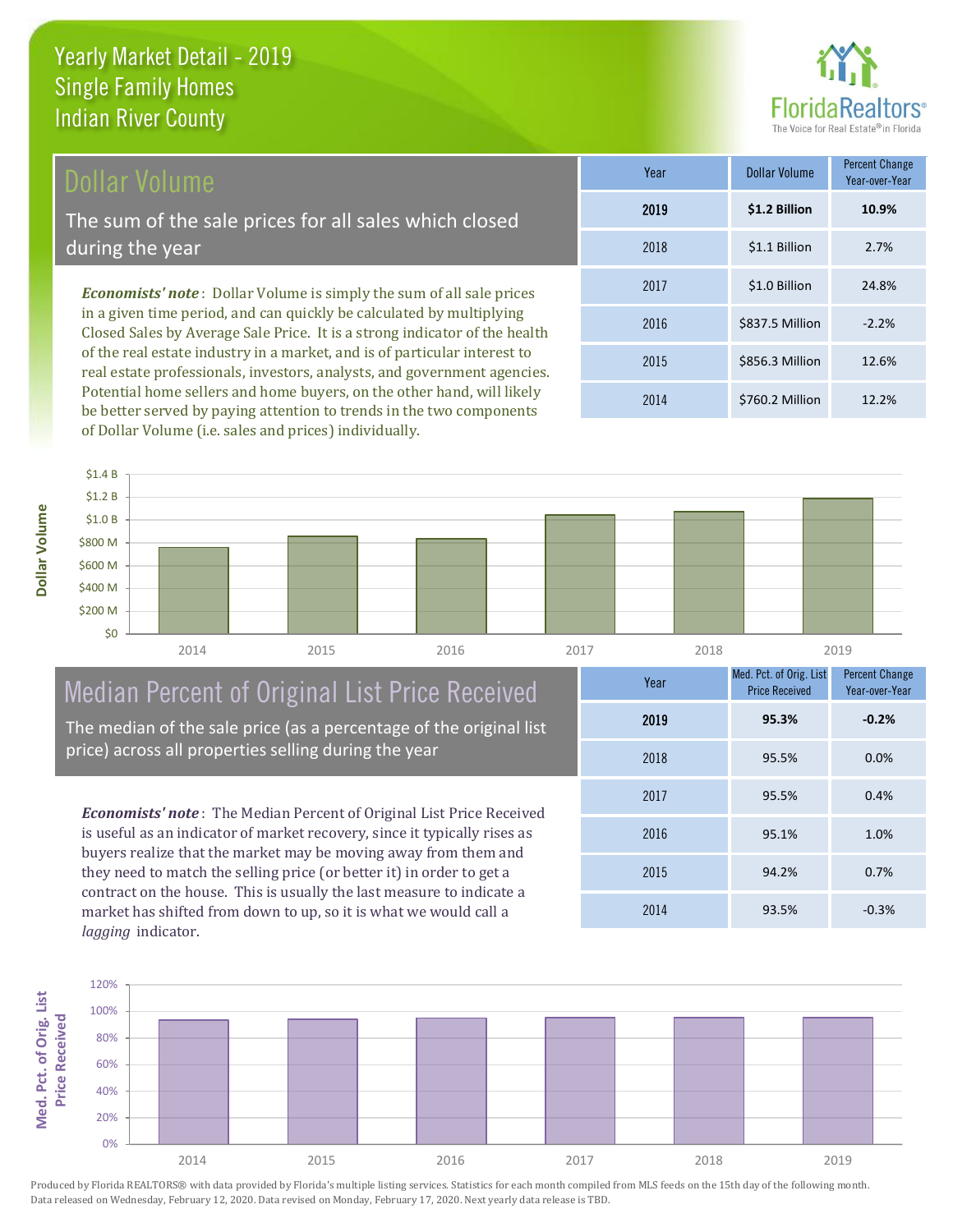

### Median Time to Contract

The median number of days between the listing date and contract date for all Closed Sales during the year

*Economists' note* : Like Time to Sale, Time to Contract is a measure of the length of the home selling process calculated for sales which closed during the year. The difference is that Time to Contract measures the number of days between the initial listing of a property and the signing of the contract which eventually led to the closing of the sale. When the gap between Median Time to Contract and Median Time to Sale grows, it is usually a sign of longer closing times and/or declining numbers of cash sales.

| Year | <b>Median Time to</b><br>Contract | <b>Percent Change</b><br>Year-over-Year |
|------|-----------------------------------|-----------------------------------------|
| 2019 | 59 Days                           | 20.4%                                   |
| 2018 | 49 Days                           | 2.1%                                    |
| 2017 | 48 Days                           | 2.1%                                    |
| 2016 | 47 Days                           | $-25.4%$                                |
| 2015 | 63 Days                           | $-36.4%$                                |
| 2014 | 99 Days                           | $-7.5%$                                 |

**Median Time to Median Time to Contract** 120

**Median Time to Sale**

**Median Time to Sale** 



## Median Time to Sale

The median number of days between the listing date and closing date for all Closed Sales during the year

*Economists' note* : Time to Sale is a measure of the length of the home selling process, calculated as the number of days between the initial listing of a property and the closing of the sale. *Median* Time to Sale is the amount of time the "middle" property selling this month was on the market. That is, 50% of homes selling this month took *less* time to sell, and 50% of homes took *more* time to sell. Median Time to Sale gives a more accurate picture than Average Time to Sale, which can be skewed upward by small numbers of properties taking an abnormally long time to sell.

| Year | <b>Median Time to Sale</b> | <b>Percent Change</b><br>Year-over-Year |
|------|----------------------------|-----------------------------------------|
| 2019 | 101 Days                   | 8.6%                                    |
| 2018 | 93 Days                    | 0.0%                                    |
| 2017 | 93 Days                    | $-1.1%$                                 |
| 2016 | 94 Days                    | $-13.0%$                                |
| 2015 | 108 Days                   | $-3.6%$                                 |
| 2014 | 112 Days                   | $-5.9%$                                 |

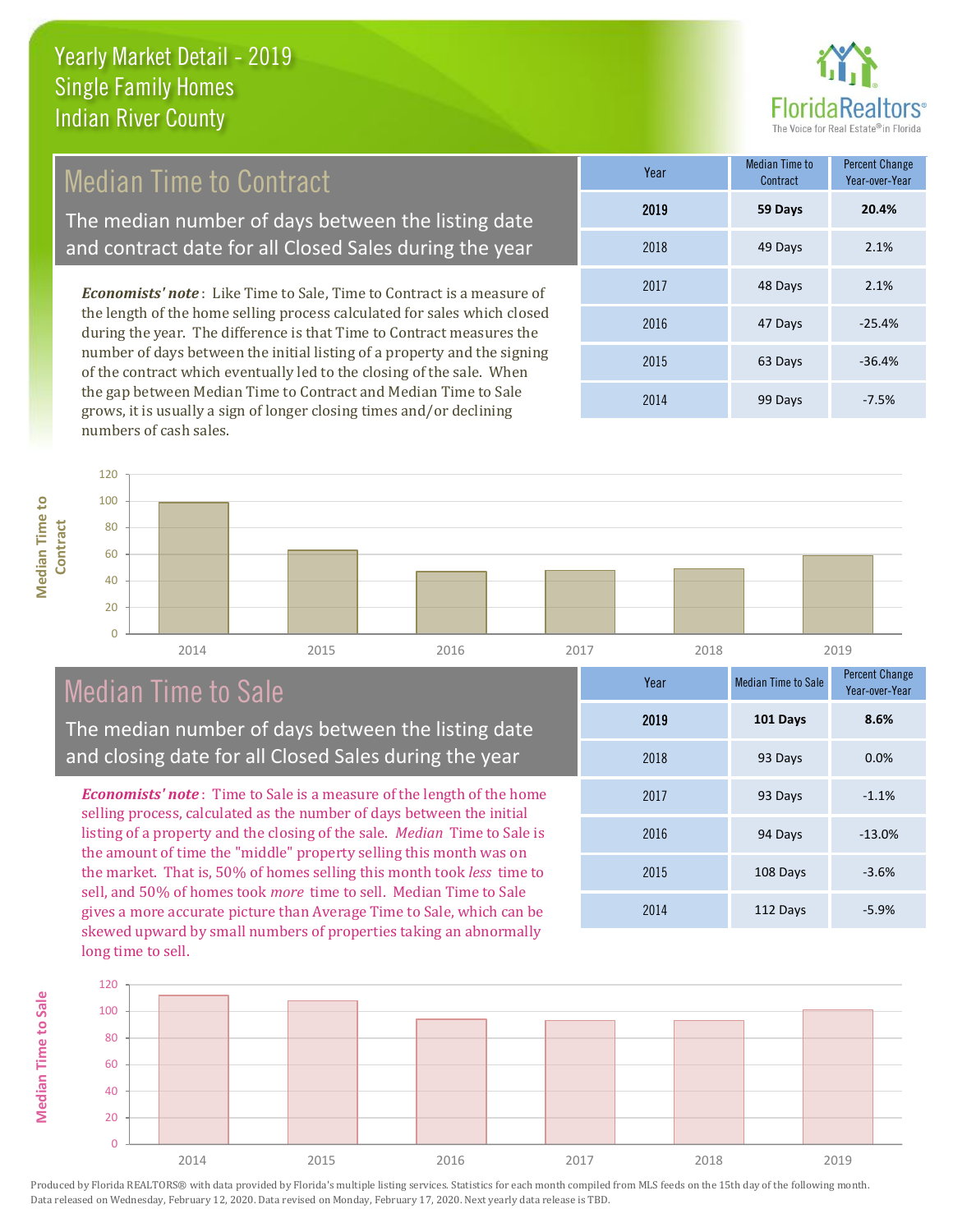

| <b>New Pending Sales</b>                                                                                                                  | Year | <b>New Pending Sales</b> | <b>Percent Change</b><br>Year-over-Year |
|-------------------------------------------------------------------------------------------------------------------------------------------|------|--------------------------|-----------------------------------------|
| The number of listed properties that went under                                                                                           | 2019 | 3,659                    | 4.5%                                    |
| contract during the year                                                                                                                  | 2018 | 3,502                    | 1.1%                                    |
| <b>Economists' note</b> : Because of the typical length of time it takes for a                                                            | 2017 | 3,464                    | 10.3%                                   |
| sale to close, economists consider Pending Sales to be a decent<br>indicator of potential future Closed Sales. It is important to bear in | 2016 | 3.140                    | $-19.8%$                                |
| mind, however, that not all Pending Sales will be closed successfully.                                                                    | 2015 | 3.913                    | $-14.1%$                                |

So, the effectiveness of Pending Sales as a future indicator of Closed Sales is susceptible to changes in market conditions such as the availability of financing for homebuyers and the inventory of distressed properties for sale.

2015 3,913 -14.1% 2014 4,556 3.5%



# New Listings

The number of properties put onto the market during the year

*Economists' note* : New Listings tend to rise in delayed response to increasing prices, so they are often seen as a lagging indicator of market health. As prices rise, potential sellers raise their estimations of value—and in the most recent cycle, rising prices have freed up many potential sellers who were previously underwater on their mortgages. Note that in our calculations, we take care to not include properties that were recently taken off the market and quickly relisted, since these are not really *new* listings.

|          | i eal | <b>NEW LISTINGS</b> | Year-over-Year |
|----------|-------|---------------------|----------------|
|          | 2019  | 4,350               | $-4.7%$        |
|          | 2018  | 4,566               | 13.1%          |
|          | 2017  | 4,037               | 5.1%           |
|          | 2016  | 3,842               | 9.0%           |
|          | 2015  | 3,526               | $-2.9%$        |
| <b>A</b> | 2014  | 3,631               | 4.3%           |



Produced by Florida REALTORS® with data provided by Florida's multiple listing services. Statistics for each month compiled from MLS feeds on the 15th day of the following month. Data released on Wednesday, February 12, 2020. Data revised on Monday, February 17, 2020. Next yearly data release is TBD.

**New Listings**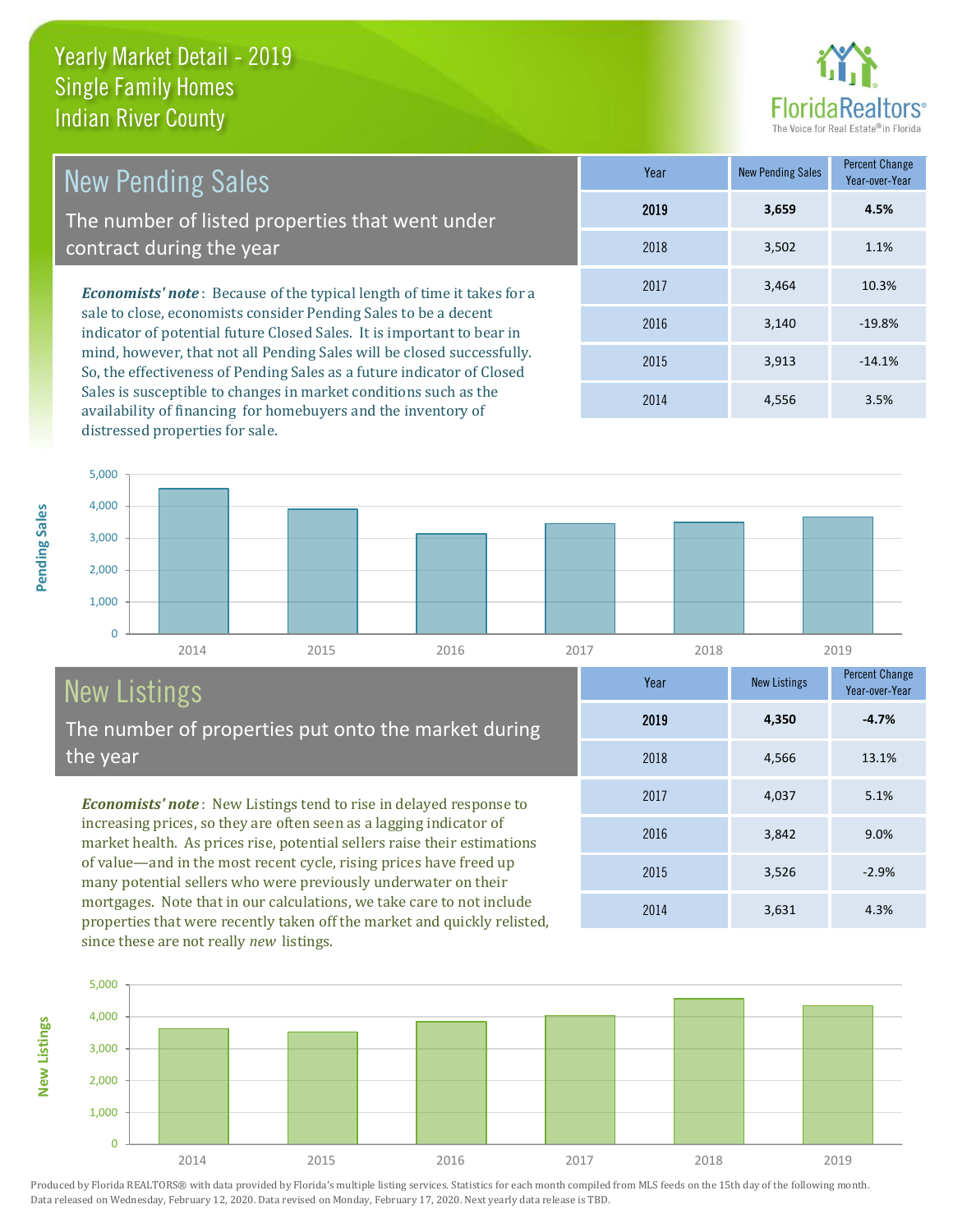

Inventory (Active Listings) The number of property listings active at the end of the year

*Economists' note* : There are a number of ways to define and calculate Inventory. Our method is to simply count the number of active listings on the last day of the year, since it is the most current. Inventory rises when New Listings are outpacing the number of listings that go offmarket (regardless of whether they actually sell). Likewise, it falls when New Listings aren't keeping up with the rate at which homes are going off-market.

| Year | Inventory | <b>Percent Change</b><br>Year-over-Year |
|------|-----------|-----------------------------------------|
| 2019 | 1,409     | $-5.8%$                                 |
| 2018 | 1,496     | 27.2%                                   |
| 2017 | 1,176     | $-3.7%$                                 |
| 2016 | 1,221     | 3.8%                                    |
| 2015 | 1,176     | $-16.5%$                                |
| 2014 | 1,408     | $-6.7%$                                 |



#### Months Supply of Inventory (Year-End) An estimate of the number of months it will take to deplete the current Inventory given recent sales rates

*Economists' note* : MSI is a useful indicator of market conditions. The benchmark for a balanced market (favoring neither buyer nor seller) is 5.5 months of inventory. Anything higher is traditionally a buyers' market, and anything lower is a sellers' market. There is no single accepted way of calculating MSI. A common method is to divide current Inventory by the most recent month's Closed Sales count, but this count is a usually poor predictor of future Closed Sales due to seasonal cycles. To eliminate seasonal effects, we use the 12-month average of monthly Closed Sales instead.

| Year | <b>Months Supply</b> | <b>Percent Change</b><br>Year-over-Year |
|------|----------------------|-----------------------------------------|
| 2019 | 5.1                  | $-8.9%$                                 |
| 2018 | 5.6                  | 24.4%                                   |
| 2017 | 4.5                  | $-13.5%$                                |
| 2016 | 5.2                  | 8.3%                                    |
| 2015 | 4.8                  | $-18.6%$                                |
| 2014 | 5.9                  | $-11.9%$                                |

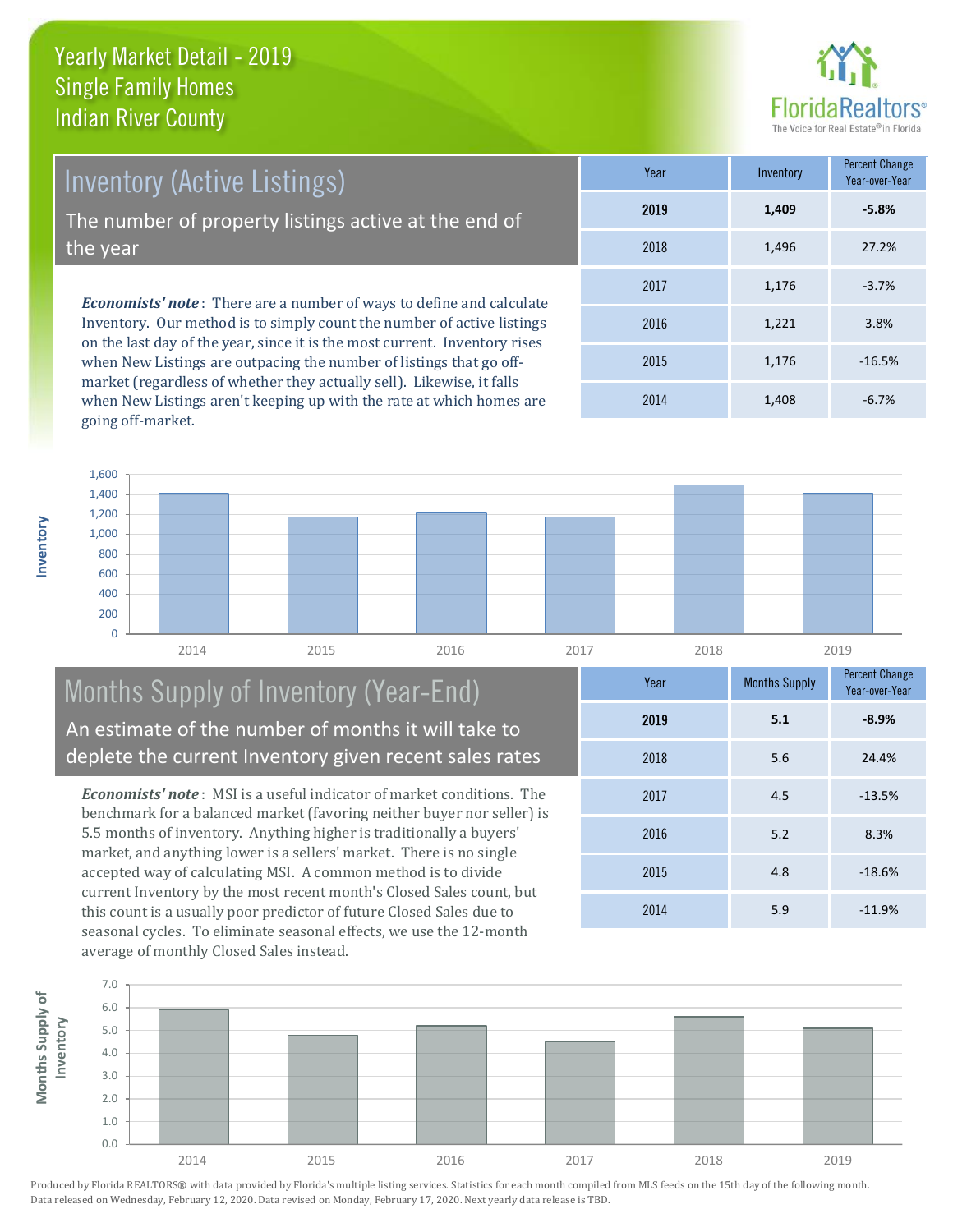

Closed Sales by Sale Price The number of sales transactions which closed during the year

*Economists' note* : Closed Sales are one of the simplest—yet most important—indicators for the residential real estate market. When comparing Closed Sales across markets of different sizes, we recommend comparing the percent changes in sales rather than the number of sales.

| Sale Price            | <b>Closed Sales</b> | Percent Change<br>Year-over-Year |
|-----------------------|---------------------|----------------------------------|
| Less than \$50,000    | 4                   | -55.6%                           |
| $$50,000 - $99,999$   | 55                  | $-27.6%$                         |
| $$100,000 - $149,999$ | 264                 | $-21.2%$                         |
| $$150,000 - $199,999$ | 607                 | $-6.5%$                          |
| \$200,000 - \$249,999 | 733                 | 13.3%                            |
| \$250,000 - \$299,999 | 511                 | 3.2%                             |
| \$300,000 - \$399,999 | 509                 | 26.9%                            |
| \$400,000 - \$599,999 | 342                 | 22.6%                            |
| \$600,000 - \$999,999 | 183                 | 14.4%                            |
| \$1,000,000 or more   | 131                 | 0.0%                             |



#### Median Time to Contract by Sale Price The median number of days between the listing date and contract date for all Closed Sales during the year

*Economists' note* : Like Time to Sale, Time to Contract is a measure of the length of the home selling process calculated for sales which closed during the year. The difference is that Time to Contract measures the number of days between the initial listing of a property and the signing of the contract which eventually led to the closing of the sale. When the gap between Median Time to Contract and Median Time to Sale grows, it is usually a sign of longer closing times and/or declining numbers of cash sales.

| Sale Price            | <b>Median Time to</b><br>Contract | <b>Percent Change</b><br>Year-over-Year |
|-----------------------|-----------------------------------|-----------------------------------------|
| Less than \$50,000    | 52 Days                           | 57.6%                                   |
| $$50,000 - $99,999$   | 20 Days                           | $-35.5%$                                |
| $$100,000 - $149,999$ | 46 Days                           | 43.8%                                   |
| $$150,000 - $199,999$ | 43 Days                           | 43.3%                                   |
| \$200,000 - \$249,999 | 50 Days                           | $-3.8%$                                 |
| \$250,000 - \$299,999 | 51 Days                           | $-5.6%$                                 |
| \$300,000 - \$399,999 | 75 Days                           | 31.6%                                   |
| \$400,000 - \$599,999 | 110 Days                          | 19.6%                                   |
| \$600,000 - \$999,999 | 132 Days                          | 14.8%                                   |
| \$1,000,000 or more   | 175 Days                          | $-12.9%$                                |

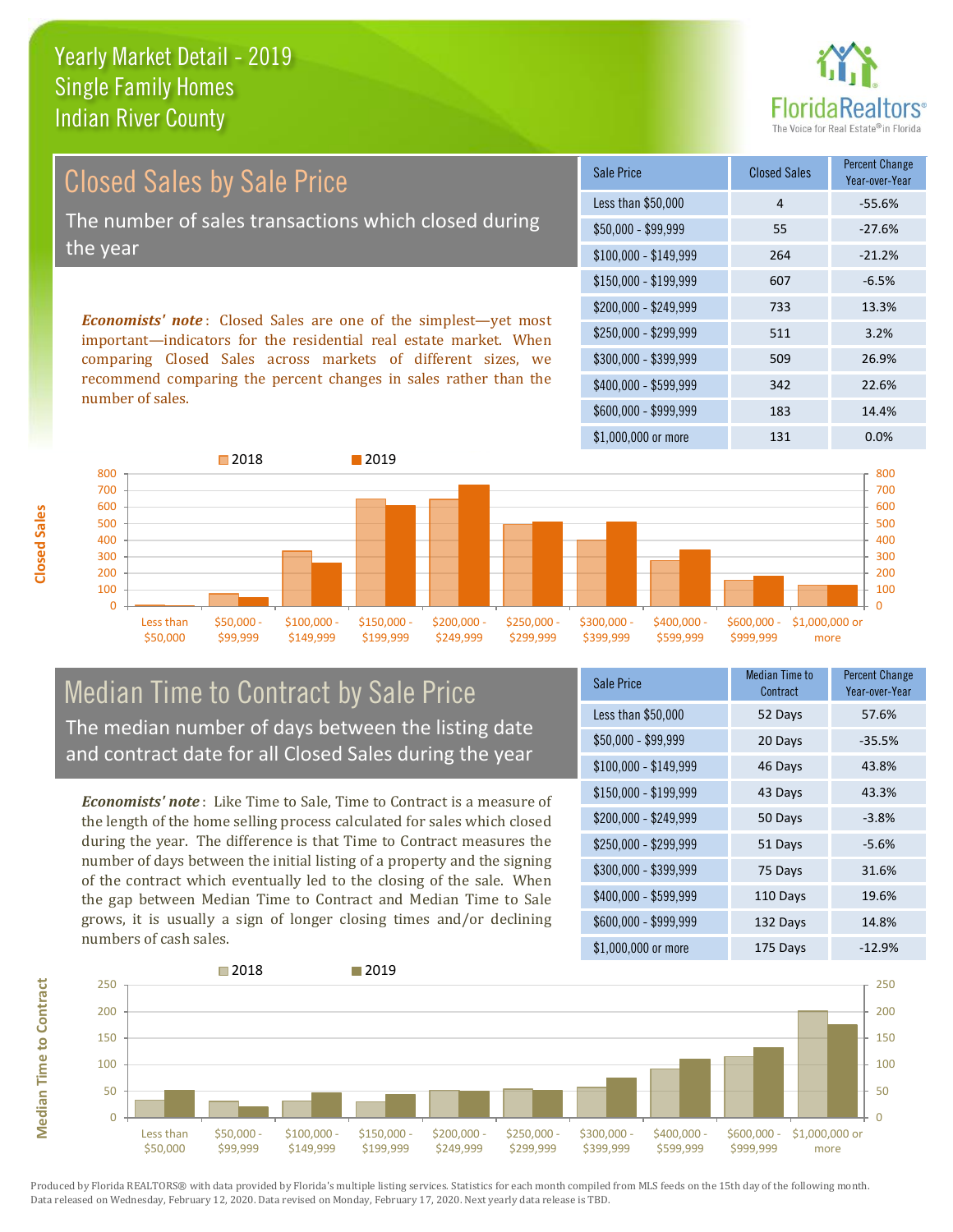

# New Listings by Initial Listing Price

The number of properties put onto the market during the year

*Economists' note:* New Listings tend to rise in delayed response to increasing prices, so they are often seen as a lagging indicator of market health. As prices rise, potential sellers raise their estimations of value—and in the most recent cycle, rising prices have freed up many potential sellers who were previously underwater on their mortgages. Note that in our calculations, we take care to not include properties that were recently taken off the market and quickly relisted, since these are not really *new* listings.

| <b>Initial Listing Price</b> | <b>New Listings</b> | <b>Percent Change</b><br>Year-over-Year |
|------------------------------|---------------------|-----------------------------------------|
| Less than \$50,000           | 5                   | $-37.5%$                                |
| $$50,000 - $99,999$          | 44                  | $-35.3%$                                |
| $$100,000 - $149,999$        | 241                 | $-33.2%$                                |
| $$150,000 - $199,999$        | 715                 | $-10.5%$                                |
| $$200,000 - $249,999$        | 873                 | 2.5%                                    |
| \$250,000 - \$299,999        | 708                 | 0.0%                                    |
| \$300,000 - \$399,999        | 726                 | 5.1%                                    |
| $$400,000 - $599,999$        | 485                 | $-3.4%$                                 |
| \$600,000 - \$999,999        | 293                 | $-6.7%$                                 |
| \$1,000,000 or more          | 260                 | $-1.1%$                                 |



#### Inventory by Current Listing Price The number of property listings active at the end of the year

*Economists' note* : There are a number of ways to define and calculate Inventory. Our method is to simply count the number of active listings on the last day of the year, since it is the most current. Inventory rises when New Listings are outpacing the number of listings that go offmarket (regardless of whether they actually sell). Likewise, it falls when New Listings aren't keeping up with the rate at which homes are going off-market.

| <b>Current Listing Price</b> | Inventory    | Percent Change<br>Year-over-Year |
|------------------------------|--------------|----------------------------------|
| Less than \$50,000           | $\mathbf{1}$ | 0.0%                             |
| $$50,000 - $99,999$          | 5            | 25.0%                            |
| $$100,000 - $149,999$        | 31           | $-34.0%$                         |
| $$150,000 - $199,999$        | 132          | $-18.0%$                         |
| \$200,000 - \$249,999        | 183          | $-16.1%$                         |
| \$250,000 - \$299,999        | 185          | 8.8%                             |
| \$300,000 - \$399,999        | 230          | 1.8%                             |
| \$400,000 - \$599,999        | 204          | $-19.4%$                         |
| \$600,000 - \$999,999        | 189          | 1.6%                             |
| $$1$ $000$ $000$ or more     | 24 Q         | $8.3\%$                          |



Produced by Florida REALTORS® with data provided by Florida's multiple listing services. Statistics for each month compiled from MLS feeds on the 15th day of the following month. Data released on Wednesday, February 12, 2020. Data revised on Monday, February 17, 2020. Next yearly data release is TBD.

**Inventory**